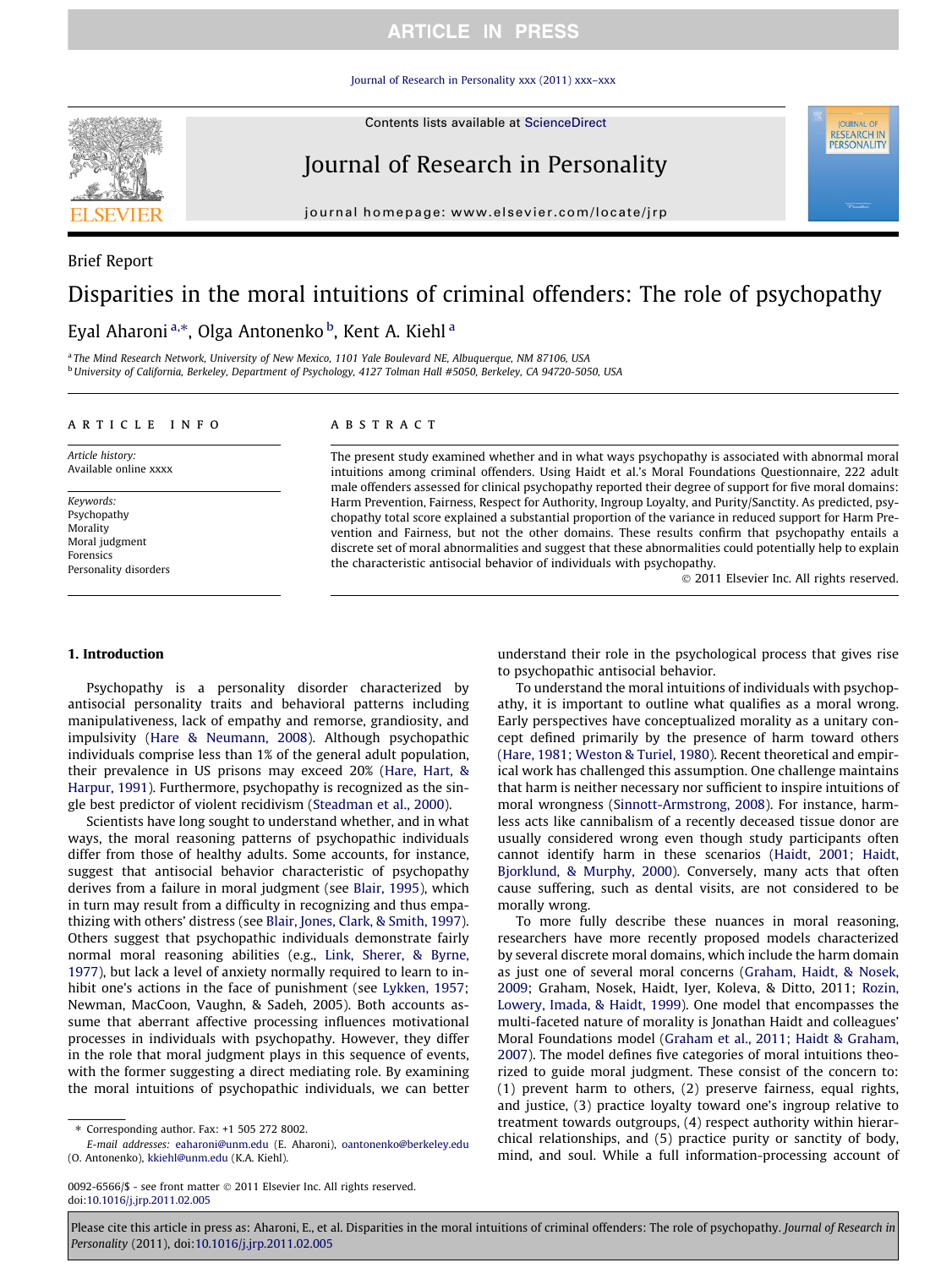these core foundations is still in its infancy, research has nonetheless consistently found that healthy adults organize their moral intuitions in these particular ways (e.g., [Haidt & Joseph, 2004](#page-4-0)). This model has shown predictive validity, scale reliability (range: .65–.84), survived cross-cultural testing ([Graham et al., 2011\)](#page-4-0), and garners support from evolutionary theory (e.g., [Lieberman,](#page-5-0) [2007; Rozin, Haidt, & Fincher, 2009\)](#page-5-0).

In light of the mixed results regarding psychopathic moral judgment, this research has prompted some investigators to examine psychopathic moral intuitions using the Moral Foundations model ([Glenn, Iyer, Graham, Koleva, & Haidt, 2009\)](#page-4-0). These authors administered Levenson's Self-Report Psychopathy Scale (LSRP; [Levenson,](#page-5-0) [Kiehl, & Fitzpatrick, 1995](#page-5-0)) and the Moral Foundations Questionnaire (MFQ; [Graham et al., 2011](#page-4-0)) to 2172 respondents via the Internet. Their results showed that, compared to individuals low in psychopathy, those high in psychopathy were less likely to endorse intuitions of Harm Prevention, Fairness, and Purity/Sanctity, and unexpectedly more likely to endorse the intuition of Ingroup Loyalty, discussed below. They did not observe an effect of psychopathy on the Respect for Authority foundation. As the authors suggest, it is possible that a failure to endorse the moral norms related to harm, fairness, and purity may help account for the destructive behavioral patterns central to psychopathy.

#### 1.1. The current study

While the Glenn et al. study sheds new light on moral judgment in non-clinical/non-forensic individuals high in psychopathic personality traits, it is limited to a community sample. As the authors acknowledge, it remains unknown whether individuals who meet clinical criteria for psychopathy judge moral scenarios in the same manner as subclinical samples. The current investigation expands this research by examining moral judgment in a clinical, forensic sample. Addressing how the moral intuitions of high-psychopathy offenders differ from their low psychopathy counterparts may help develop new methods of behavioral education and treatment for these individuals.

To isolate the role of psychopathy in a forensic sample, it is important to examine whether their moral endorsements result from their psychopathic traits specifically or are common to criminal behavior more generally. To demonstrate that any effects in high-psychopathy offenders are due to psychopathy per se, a necessary control group should consist of low-psychopathy offenders. When comparing the moral intuitions of offenders who vary in psychopathy, we make separate predictions for each MFQ foundation.

## 1.1.1. Harm Prevention

Evidence suggests that compared to low-psychopathy offenders, offenders with psychopathy are distinctly callous and remorseless (Hare, 2003). In physiological studies, psychopathic individuals exhibit reduced electrodermal responses when viewing slides depicting other people in distress, suggesting a physiological insensitivity to harm [\(Blair et al., 1997\)](#page-4-0). Therefore, with respect to Haidt's taxonomy, high-psychopathy inmates are expected to exhibit less regard for the Harm foundation than low-psychopathy inmates.

## 1.1.2. Fairness

High psychopathy individuals are likelier to defect in economic cooperation games than those low in psychopathy ([Mokros et al.,](#page-5-0) [2008\)](#page-5-0). They also make lower offer amounts and less frequently accept others' unfair offers ([Koenigs, Kruepke, & Newman, 2010\)](#page-5-0). These patterns suggest low regard for fairness norms. Therefore, high-psychopathy inmates are expected to show less support for the Fairness foundation than low-psychopathy inmates.

#### 1.1.3. Respect for Authority

Psychopathic individuals often exhibit high levels of grandiosity ([Hare & Neumann, 2008](#page-5-0)), suggesting a self-serving, dominance orientation that might predict low respect for authority figures (see also [Glenn et al., 2009](#page-4-0)). Consistent with this prediction, the disproportionate tendency for psychopathic individuals to commit crime ([Steadman et al., 2000\)](#page-5-0) lends some indirect evidence that they may exhibit weak support for the Respect for Authority foundation. However, low respect for authority should also be characteristic of low-psychopathy offenders since both groups are defined by a history of criminal activity. Thus, any differences in Respect for Authority as a function of psychopathy should be weak or absent.

## 1.1.4. Ingroup Loyalty

Evidence regarding psychopathic support for Ingroup Loyalty is mixed. Psychopathic individuals are classically characterized as highly manipulative and having few close friends [\(Hare, 2003\)](#page-4-0). Contrary to [Glenn et al.'s \(2009\)](#page-4-0) findings, this would predict a negative association between psychopathy and the MFQ's Ingroup Loyalty variable. Glenn et al. provided evidence of a strong social dominance orientation to explain the positive association they observed. Another explanation might involve a social desirability response bias, which will be considered in greater detail throughout. As a whole, the conflicting evidence on Ingroup Loyalty limits predictions about the effect of psychopathy in either direction.

## 1.1.5. Purity/Sanctity

There is also limited research addressing whether psychopathic offenders will, like [Glenn and colleagues' \(2009\)](#page-4-0) community sample, endorse attitudes of Purity/Sanctity. Most of this research derives from investigations of the disgust response. Researchers have theorized that because psychopathy is characterized by antisocial behavior, low regard for others' welfare, and sexual promiscuity, among other things, such individuals will exhibit less disgust toward social and sexual referents than those low in psychopathy ([Tybur, Lieberman, & Griskevicius, 2009\)](#page-5-0). These investigators found that participants higher in psychopathic traits reported less disgust when presented with sexual and moral transgressions. Because the Purity/Sanctity foundation includes items related to chastity and social decency standards, high-psychopathy participants might be expected to exhibit less support for this foundation than low-psychopathy participants (see [Wheatley & Haidt, 2005\)](#page-5-0). However, this prediction is tempered by a lack of evidence among forensic and clinical samples.

## 1.1.6. Social desirability

As with all self-report measures, precautions should be taken to minimize the possibility of socially desirable responding. Controlling for variance attributable to impression management permits a more honest estimate of participants' responses to the MFQ.

## 2. Methods

## 2.1. Participants

Study participants consisted of 222 adult male inmates (ages 18–61) from a medium-security prison in North America. Ethnic affiliation was primarily Hispanic (51%) and Caucasian (43%). The remaining participants (6%) were Native American, African American, Asian, or chose not to answer this question. All participants were native English speakers. Participation was voluntary. Of 264 recruits, 42 were excluded because of a history of traumatic brain injury (11), brain seizures (1), evidence of psychosis in self or 1st<sup>-</sup>degree relative (16), a below-fourth-grade reading level (8), or standard IQ score less than 70 (6). The study was approved by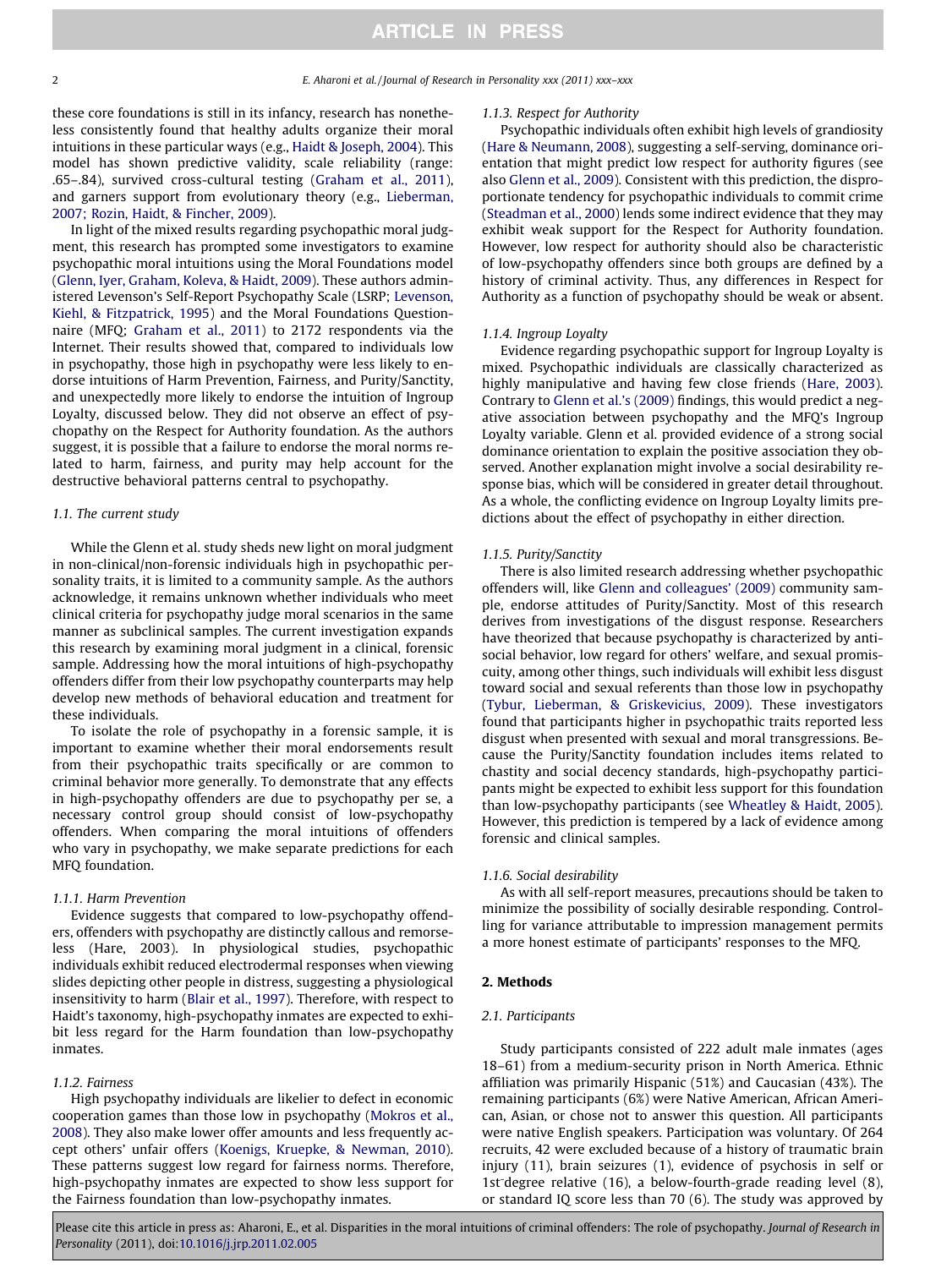## E. Aharoni et al. / Journal of Research in Personality xxx (2011) xxx–xxx 3

#### Table 1

|  |  | (A) Items of psychopathy checklist-revised (Hare, 2003). (B) Example items of each MFQ domain (Graham et al., 2011). |  |  |
|--|--|----------------------------------------------------------------------------------------------------------------------|--|--|
|  |  |                                                                                                                      |  |  |

| (A) PCL-R items                                                   | (B) Example MFQ items                                                                                               |
|-------------------------------------------------------------------|---------------------------------------------------------------------------------------------------------------------|
| 1. Glibness/superficial charm<br>2. Grandiose sense of self-worth | HARM – compassion for those who are suffering is the most crucial virtue                                            |
| 3. Pathological lying                                             | FAIRNESS – when the government makes laws, the number one principle should be ensuring that everyone is treated     |
| 4. Conning/manipulative                                           | fairly                                                                                                              |
| 5. Lack of remorse or guilt                                       | $INGROUP - it$ is more important to be a team player than to express oneself                                        |
| 6. Shallow affect                                                 |                                                                                                                     |
| 7. Callous/lack of empathy                                        | AUTHORITY – if I were a soldier and disagreed with my commanding officer's orders, I would obey anyway because that |
| 8. Failure to accept responsibility for own<br>actions            | is my duty                                                                                                          |
| 9. Need for stimulation/proneness to<br>boredom                   | PURITY – I would call some acts wrong on the grounds that they are unnatural                                        |
| 10. Parasitic lifestyle                                           |                                                                                                                     |
| 11. Lack of realistic, long-term goals                            |                                                                                                                     |
| 12. Impulsivity                                                   |                                                                                                                     |
| 13. Irresponsibility                                              |                                                                                                                     |
| 14. Poor behavior controls                                        |                                                                                                                     |
| 15. Early behavioral problems                                     |                                                                                                                     |
| 16. Juvenile delinquency                                          |                                                                                                                     |
| 17. Revocation of conditional release                             |                                                                                                                     |
| 18. Criminal versatility                                          |                                                                                                                     |
| 19. Promiscuous sexual behavior                                   |                                                                                                                     |
| 20. Many short-term marital relationships                         |                                                                                                                     |

Institutional and University ethics review committees, and all participants provided written informed consent.

#### 2.2. Materials and assessment

Psychopathy was assessed using the Psychopathy Checklist-Revised (PCL-R; [Hare, 2003](#page-4-0)), which included criminal record reviews and multi-hour, semi-structured interviews. The PCL-R is a reliable, valid instrument for the assessment of psychopathy in incarcerated, forensic, psychiatric, and normal populations (e.g., [Hare, 1991](#page-4-0); see [Fulero, 1996](#page-4-0), for a review). Total scores of 30+ (out of 40) are conventionally interpreted to denote clinical psychopathy ([Hare, 1991](#page-4-0); See Table 1). Consistent with our expectations, the present sample included 37 participants (17%) who met this criterion. The PCL-R mean for the present sample was 21.54 (7.34); range: 3.2–37.9.

Moral intuitions were assessed using the 30-item MFQ (See Table 1).<sup>1</sup> Scores range from zero to five. Each of the five moral foundations (Harm, Fairness, Ingroup, Authority, and Purity) was assessed using self-report items that asked participants to (1) evaluate the extent to which each statement is ''relevant to their thinking'' when making decisions about right and wrong (e.g., ''Whether or not someone was cruel'') and (2) indicate their agreement or disagreement with normative declarations such as ''One of the worst things a person could do is hurt a defenseless animal.'' Responses on these two sections have been shown to be positively correlated ([Graham et al., 2011\)](#page-4-0) and thus were analyzed in combination, yielding six items per foundation.

Impression management (IM) was assessed using the Balanced Inventory of Desired Responding, a forty-item self-report scale (BIDR; [Paulhus, 1984\)](#page-5-0). The validity and reliability ( $\alpha$  > .8) of the BIDR have been demonstrated in both general and forensic samples (e.g., [Kroner & Weekes, 1996; Paulhus, 1984](#page-5-0)).

Intelligence was assessed using portions of the Wechsler Adult Intelligence Scale (WAIS-3; [Wechsler, 1997](#page-5-0)) evaluating verbal and matrix reasoning. Reading ability was assessed using the Wide Range Achievement Test (WRAT-3; [Wilkinson, 1989\)](#page-5-0).

Demographic information including age and race was collected using a traditional survey format.<sup>2</sup>

## 2.3. Statistical approach

Linear effects of psychopathy can be examined using linear regression, as presented in Section 3.2. This approach is in line with conceptions of psychopathy as a dimensional construct (e.g., [Glenn](#page-4-0) [et al., 2009; Lilienfeld, 1998](#page-4-0)). Categorical comparisons (i.e., high vs. low psychopathy) were not justified by our sample distribution, which contained a disproportionate number of low-psychopathy individuals.

## 2.4. MFQ reliability analysis

Means and inter-item reliability coefficients were computed for each of our measures (see [Table 2\)](#page-3-0). Three of the MFQ foundations (Fairness, Ingroup, and Authority) yielded somewhat low Cronbach's alpha coefficients  $(\alpha)$ , indicating relatively modest inter-item reliabilities. Thus, any null effects associated with these factors should be interpreted within this potential limitation.<sup>3</sup>

## 3. Results

## 3.1. Contribution of demographic variables

Demographic variables of our sample including IQ and age were differentially related to scores on the PCL-R. [\(Table 2](#page-3-0).) IQ

<sup>1</sup> The present version of the MFQ differed from the most recently published version in two minor ways: (1) It contained one filler question measuring the extent to which a belief in astrology is relevant to participants' wrongness judgments. The purpose of this question was to disqualify participants who provided an extreme positive response, however none required disqualification. (2) One of the Fairness items read: ''Justice, fairness and equality are the most important requirements for a society'' instead of the newer ''Justice is the most important requirement for a society.''

<sup>&</sup>lt;sup>2</sup> Our sample consisted primarily of Caucasian and Hispanic participants. Other race affiliations were too infrequent to provide statistical control. Therefore, our race control variable represents Caucasian and Hispanic only.

<sup>3</sup> Initially, we evaluated whether or not to disqualify participants from analysis based on their answers to the control question (''Whether or not someone believes in astrology''). While 25 participants rated 3 or higher on this item, removing these participants from subsequent analyses did not significantly alter any of the observed effects. Therefore, all reported effects will describe the complete sample.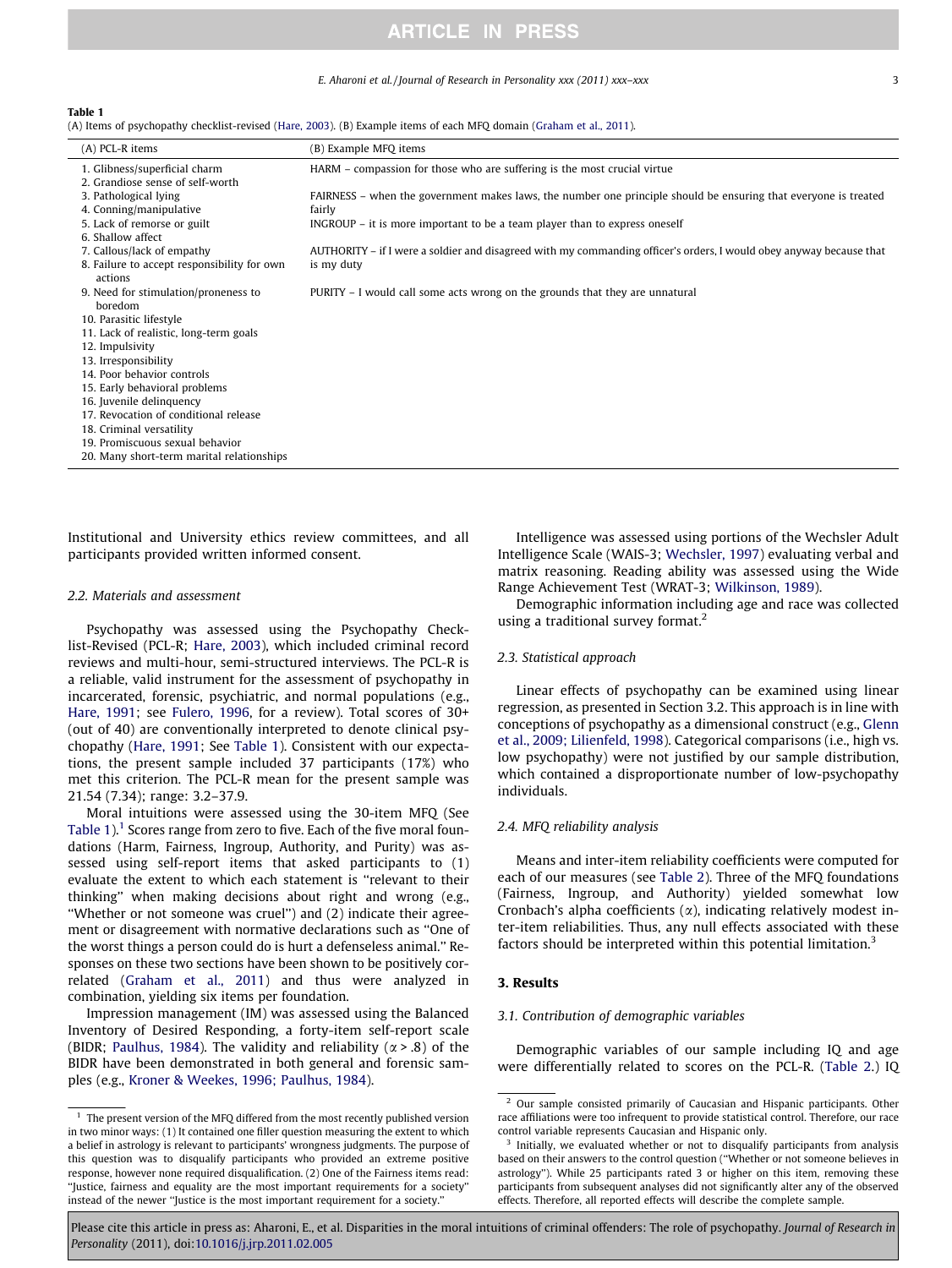#### <span id="page-3-0"></span>4 E. Aharoni et al. / Journal of Research in Personality xxx (2011) xxx–xxx

#### Table 2

Means, alpha reliability coefficients, and zero-order Pearson correlations reflecting the associations between IQ (N = 218), age (N = 216), PCL-R scores, and the MFQ foundations  $(N = 222)$ .

| Measure             | Mean $(SD)$   | α                        | PCL-R $(r)$              | Harm $(r)$               | Fairness $(r)$      | Ingroup Loyalty $(r)$    | Authority $(r)$          | Purity $(r)$ |
|---------------------|---------------|--------------------------|--------------------------|--------------------------|---------------------|--------------------------|--------------------------|--------------|
| PCL-R<br><b>MFQ</b> | 21.54 (7.34)  | 0.74                     | $\overline{\phantom{m}}$ |                          |                     | $\overline{\phantom{0}}$ |                          |              |
| Harm                | 3.44(.99)     | 0.69                     | $-.26$ <sup>**</sup>     | $\overline{\phantom{0}}$ |                     | -                        |                          |              |
| Fairness            | 3.43(.83)     | 0.57                     | $-.22$                   | $.67$ **                 |                     | $\equiv$                 | $\overline{\phantom{0}}$ |              |
| Ingroup             | 3.43(.74)     | 0.45                     | $-.02$                   | $.26***$                 | .33                 | $\overline{\phantom{0}}$ |                          |              |
| Authority           | 3.15(.81)     | 0.49                     | $-.15$                   | $.51***$                 | $.48$ <sup>**</sup> | .58                      | -                        |              |
| Purity              | 3.02(.89)     | 0.62                     | $-.18$ <sup>*</sup>      | $.55$ **                 | $.59^{*}$           | .38                      | $.61***$                 |              |
| IQ                  | 96.44 (13.69) | $\overline{\phantom{0}}$ | 0.01                     | 0.07                     | 0.06                | $\Omega$                 | $-0.02$                  | $-0.03$      |
| Age                 | 34.15 (9.92)  | $\equiv$                 | $-.19$ <sup>**</sup>     | $.39***$                 | $.31**$             | $-0.05$                  | $.24***$                 | .35          |

 $\sum_{n=1}^{8} p < 0.05$ .

 $n < .01$ .

was not correlated with PCL-R score or with any of the moral foundations. Therefore, IO was excluded from subsequent analyses. Age was negatively correlated with PCL-R score such that younger participants were determined to be slightly higher in psychopathy than older participants. Age was positively related to moral foundations ratings whereby older respondents supported four of these foundations more strongly than did younger participants. Because we made no a priori predictions about the effect of age on the relationship between psychopathy and the moral foundations, age was entered as a covariate into our subsequent hypothesis tests. Last, ethnicity showed a significant relationship with PCL-R score such that Hispanic participants  $(M = 22.84, SD = 7.06)$  on average scored slightly higher in psychopathy than Caucasian participants  $(M = 20.24, SD = 7.35)$ ,  $t(205)$  = 2.58,  $p < .05$ . Hispanic participants also showed reduced support for one of the moral foundations (Harm). However, Hispanic inmates ( $M = 32.48$ ,  $SD = 10.13$ ) were also younger than Caucasian inmates ( $M = 35.79$ ,  $SD = 9.13$ ),  $t(204) = 2.45$ ,  $p < .05$ . Indeed, in our hypothesis tests shown in Section 3.2, all moderating effects of ethnicity disappear when age is controlled, suggesting that age alone must be co-varied in order to isolate the independent effect of psychopathy on the five foundations.

#### 3.2. Regression analysis: PCL-R total score and moral foundations

As expected, IM scores  $(N = 218)$  were negatively correlated with PCL-R scores,  $r$  =  $-.17$ ,  $p$  < .05. Therefore, to test our primary hypotheses, we assessed the extent to which total PCL-R score predicts ratings on each of the five moral foundations, controlling for both IM and age. (See Table 2 for zero-order correlations.) Using separate linear regressions, we regressed each of the five moral foundations on total PCL-R score. These tests yielded the following effects: First, shown by a semipartial correlation (sr), psychopathy uniquely explained a significant proportion of the variance in support for Harm Prevention (18.9%) and Fairness (16.0%),  $R^2$  = .16,  $p < .001$  and  $R^2 = .13$ ,  $p < .001$ , respectively. As predicted, individuals higher in psychopathy supported both Harm and Fairness less strongly than did their lower-psychopathy counterparts,  $\beta$  = –.20,  $t(211) = -2.98$ ,  $p < .01$  and  $\beta = -.17$ ,  $t(211) = -2.48$ ,  $p < .05<sup>4</sup>$  We found no evidence associating psychopathy with any of the other foundations; Ingroup Loyalty:  $t(211)$ = –.50,  $p$  = .62.; Respect for Authority: t(211) = -1.49, p = .14.; Purity/Sanctity: t(211) = -1.45,  $p = .15<sup>5</sup>$  (See Fig. 1.)



Fig. 1. Linear relationship between psychopathy total score and mean ratings on each of the five moral foundations. Psychopathy is negatively associated with support for Harm Prevention and Fairness.  $\sp{\ast} p \lt .05; \sp{\ast\ast} p \lt .01$ .

## 4. Discussion

## 4.1. Conclusion

Compared to most individuals in society, incarcerated criminal offenders are known for their antisocial tendencies. Yet, even among these individuals, the current study suggests that the variation in some of their self-reported moral intuitions can be explained by their level of psychopathy. As predicted, high-psychopathy offenders less deeply endorsed the desire to prevent harm and promote fairness than offenders low in psychopathy. Regarding Fairness, this pattern held true despite the modest inter-item reliability of this factor. These patterns held true even after controlling for the tendency toward impression management.

These results are consistent with existing scientific literature. First, the reduced support for Harm Prevention and Fairness extends the finding of [Glenn et al. \(2009\),](#page-4-0) who found in a community sample that psychopathic traits explained reduced support for these foundations. This pattern also complements clinical findings that individuals with psychopathy exhibit abnormalities in the way they classify moral violations ([Blair, 1995\)](#page-4-0) and in their ability to recognize others' distress ([Blair et al., 1997](#page-4-0)). Finally, the observed reduction in support for Fairness accords with evidence that high psychopathy individuals are more likely to defect in cooperation games [\(Koenigs et al., 2010; Mokros et al., 2008](#page-5-0)).

 $\overline{4}$  t-Values indicate whether  $\beta \neq 0$ .

<sup>5</sup> A supplemental analysis of participant anxiety using Spielberger's State Trait Anxiety Inventory ([Spielberger, Sydeman, Owen, & Marsh, 1999\)](#page-5-0) was conducted to evaluate the influence of anxiety levels on Fairness judgments. However, neither state nor trait anxiety were correlated with psychopathy or fairness, all  $r < \pm .08$ , all  $p > .27$ . Therefore, further analyses of anxiety were not conducted.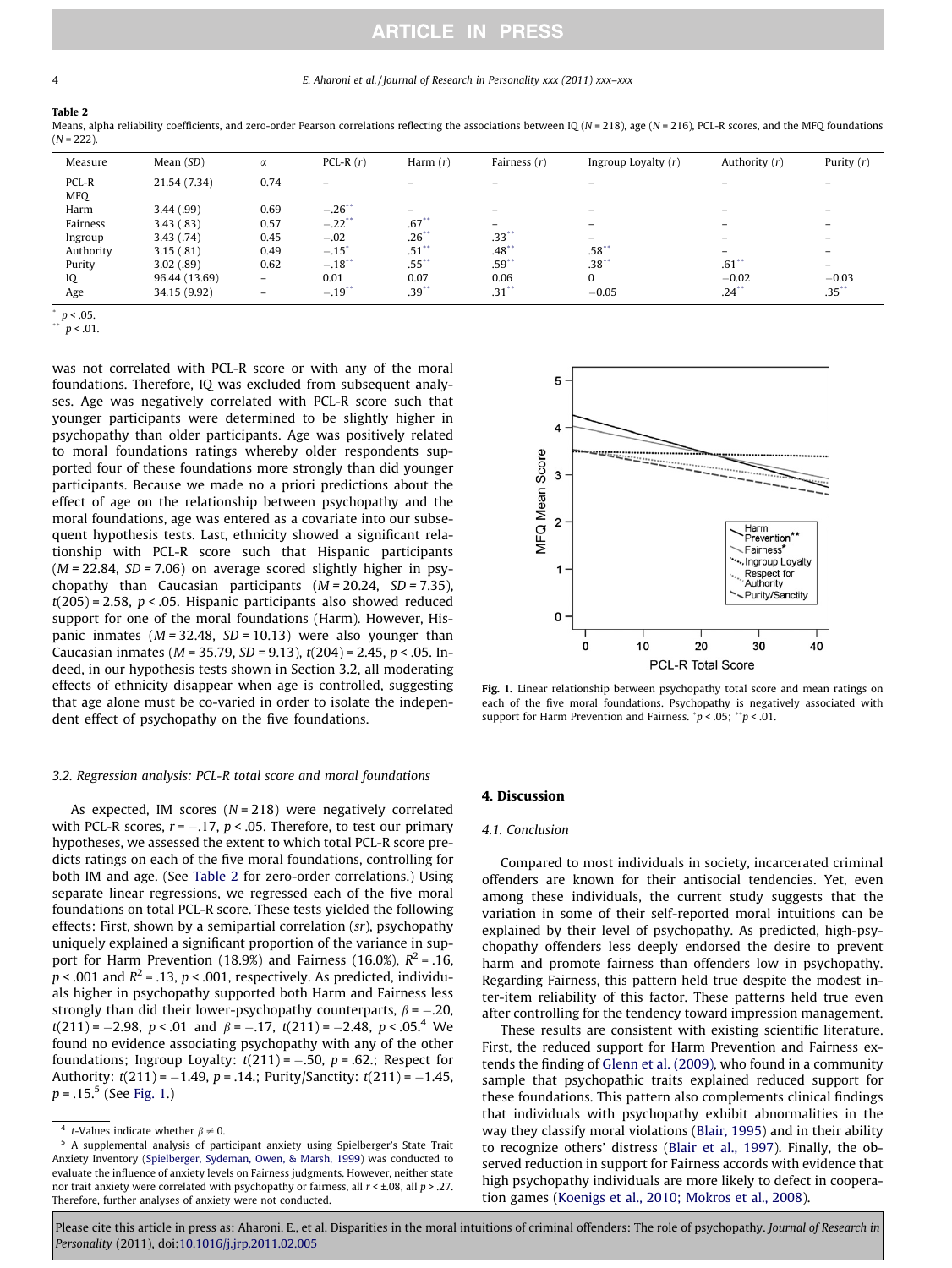<span id="page-4-0"></span>Other moral rating patterns were not consistent with earlier research. Unlike Glenn et al.'s subclinical sample (2009), the current study did not find significant associations between psychopathy and Ingroup Loyalty, Respect for Authority, or Purity/Sanctity. This disparity between the studies could have resulted from psychological differences between the two subject populations, from the different methods by which psychopathy was assessed in these two studies, or from the modest inter-item reliabilities of these foundations. In regards to Purity, impression management may also play an explanatory role. This foundation, which was negatively associated with psychopathy in previous studies (Glenn et al., 2009; Tybur et al., 2009), did not survive when controlling for IM in the present study. Because these earlier studies did not seek to control for IM, this remains an alternative explanation for the effect they observed. Ultimately, the null effects of latter three foundations, if real, suggest that these domains of moral judgment may be unexceptional in those with clinical psychopathy.

Taken together, our results support the conclusion that highpsychopathy offenders—as assessed in a clinical and forensic research context—do show abnormally low support for some moral domains and not others; and remarkably, it is possible to observe such patterns at the self-report level, even with some degree of control over impression management. Impression management concerns pose a special problem in the context of offender treatment programs whereby offenders are incentivized to ''fake good'' to shorten their sentences. The ability to assess moral judgment while controlling for measures of impression management could assist clinicians design treatment programs that more effectively identify offenders' actual treatment needs.

These results contribute to the philosophical view that abnormal moral judgment is a characteristic feature of psychopathy (e.g., Blair, 1995), but possibly in a fairly limited respect (i.e., Harm Prevention and Fairness concerns). The other three foundations yielded normal scores, suggesting that antisocial behaviors associated with these concerns may not result from abnormal moral judgment but instead from a motivational abnormality (e.g., [Lyk](#page-5-0)[ken, 1957;](#page-5-0) Newman et al., 2005).

## 4.2. Limitations and future directions

As with any scientific study, the current study should be interpreted within the context of its methodological limitations. One limitation of this study lies in its ability to permit causal inferences between moral judgment, antisocial behavior, and the diagnosis of psychopathy. Our more proximate goal was only to identify whether explicit moral judgments differ as a function of psychopathy. To the extent that they do, these differing judgments would be available to differentially shape behavior. Thus, future experimental research should evaluate the causal model that the behavioral selection process among psychopathic individuals is mediated by abnormal moral judgment. Such efforts might consider collecting specific information on criminal histories to investigate whether abnormal MFQ performance predicts increased criminal behavior and whether increased criminality, in turn, predicts abnormal moral judgment as well as or better than other features of psychopathy.

Another limitation of this study is that its sole focus was adult male offenders. The decision to focus on this population was based on the fact that models of psychopathy are better established among adult males than youth or female offenders. As we develop our understanding of how psychopathic traits manifest in juveniles and adult females, these investigations should examine their core moral intuitions and the extent to which they align with those of adult male offenders.

Last, it might be tempting to infer that weaker support for the moral foundations necessarily means that such respondents' moral reasoning is compromised, as if they pathologically lack the skills or understanding to reason normally about moral propositions (e.g., Glenn et al., 2009). However, we emphasize that nothing in the MFQ's design permits this inference because this instrument only aims to measure respondents' subjective intuitions, not their objective abilities. In order to assess whether psychopathic moral reasoning is compromised in this way, researchers would have to demonstrate that respondents have difficulty reasoning otherwise, or lacked specific knowledge about the normative standards regarding a particular moral proposition. Future studies on moral reasoning should carefully consider how to assess and interpret psychopathic moral knowledge and abilities because these may have strong implications for how courts and laypeople ascribe responsibility to such individuals (see Aharoni, Funk, Sinnott-Armstrong, & Gazzaniga, 2008).

Heeding these limitations, the present study observed several consistent effects that, together, suggest abnormal processing of particular moral intuitions as a function of psychopathy in a forensic sample. These abnormalities concern the degree to which high psychopathy individuals appreciate the desires to prevent harm to others, to promote Fairness, and possibly other moral norms. Whether these abnormalities can help explain and predict future problem behavior in these individuals will be a crucial step in the development of interventions that effectively curtail this behavior.

## Acknowledgments

The authors thank Christa Flitcroft, Walter Sinnott-Armstrong, Scott Lilienfeld, Rick Levenson, Jesse Graham, Carla Harenski, Davis Bennett, Nesta Aharoni, the Mind Research Network, the MacArthur Foundation's Law and Neuroscience Project, and our anonymous reviewers. This research was supported in part by grants from the National Institute of Mental Health (R01 MH070539; PI: Kiehl) and the National Institute on Drug Abuse (1R01DA026505; PI: Kiehl).

#### References

- Aharoni, E., Funk, C., Sinnott-Armstrong, W., & Gazzaniga, M. (2008). Can neurological evidence help courts assess criminal responsibility? Lessons from law and neuroscience. Annals of the New York Academy of Sciences, 1124, 145–160.
- Blair, R. J. (1995). A cognitive developmental approach to morality: Investigating the psychopath. Cognition, 57, 1–29.
- Blair, R. J., Jones, L., Clark, F., & Smith, M. (1997). The psychopathic individual: A lack of responsiveness to distress cues. Psychophysiology, 34, 192–198.
- Fulero, S. (1996). Review of the hare-psychopathy checklist-revised. In J. C. Conoley & J. C. Impara (Eds.), 12th Mental measurements yearbook (pp. 453–454). Lincoln: Buros Institute.
- Glenn, A. L., Iyer, R., Graham, J., Koleva, S., & Haidt, J. (2009). Are all types of morality compromised in psychopathy? Journal of Personality Disorders, 23(4), 384–398.
- Graham, J., Haidt, J., & Nosek, B. A. (2009). Liberals and conservatives rely on different sets of moral foundations. Journal of Personality and Social Psychology, 96, 1029–1046.
- Graham, J., Nosek, B. A., Haidt, J., Iyer, R., Koleva, S., & Ditto, P. H. (2011). Mapping the moral domain. Journal of Personality and Social Psychology. doi:[10.1037/](http://dx.doi.org/10.1037/a0021847) [a0021847](http://dx.doi.org/10.1037/a0021847).
- Haidt, J. (2001). The emotional dog and its rational tail: A social intuitionist approach to moral judgment. Psychological Review, 108(4), 814–834.
- Haidt, J., Bjorklund, F., & Murphy, S. (2000). Moral dumbfounding: When intuition finds no reason (unpublished manuscript, University of Virginia).
- Haidt, J., & Graham, J. (2007). When morality opposes justice. Conservatives have moral intuitions that liberals may not recognize. Social Justice Research, 20, 98–116.
- Haidt, J., & Joseph, C. (2004). Intuitive ethics: How innately prepared intuitions generate culturally variable virtues. Daedalus, 55, 66.
- Hare, R. M. (1981). Moral thinking: Its levels, methods, and point (pp. 53–57). Oxford: Clarendon Press.
- Hare, R. D. (1991). Manual for the hare psychopathy checklist-revised. Toronto: Multi-Health Systems.
- Hare, R. D. (2003). Manual for the hare psychopathy checklist-revised (2nd ed.). Toronto: Multi-Health Systems.